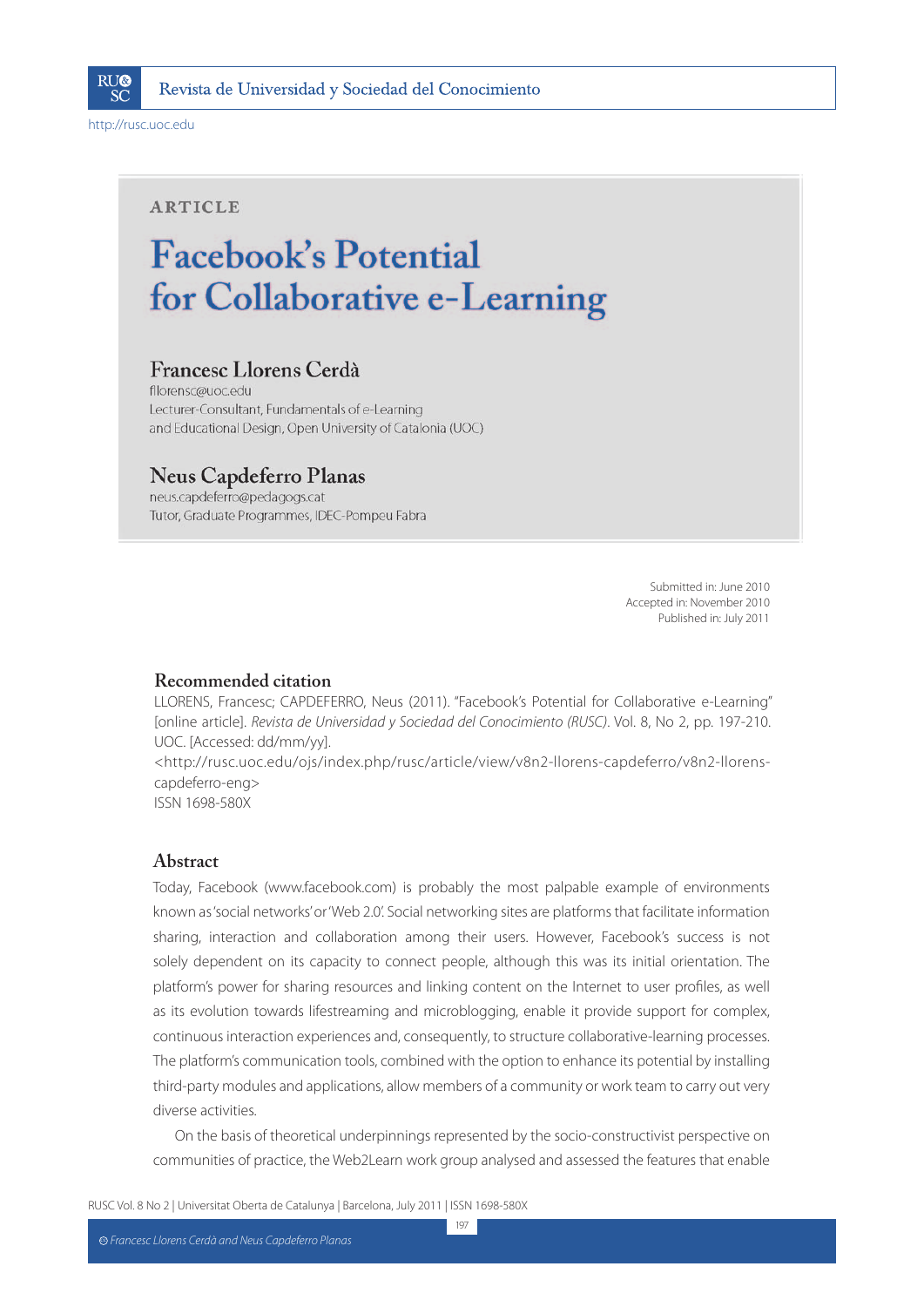

Facebook to be used as a platform for carrying out collaborative online activities from two angles: technological and educational.

### **Keywords**

Facebook, social networks, collaborative learning, communities of practice, Web 2.0

### *Posibilidades de la plataforma Facebook para el aprendizaje colaborativo en línea*

#### *Resumen*

Facebook (www.facebook.com) quizás sea hoy el ejemplo más «palpable» de los entornos denominados redes sociales o 2.0. Las redes sociales son plataformas que facilitan el intercambio de información, la interacción y la colaboración entre sus usuarios. El éxito de Facebook como red social, sin embargo, no depende sólo de su capacidad para conectar personas, aunque sea esta su orientación inicial. La potencia de la plataforma para compartir recursos, para vincular contenidos presentes en internet a los perfiles de los usuarios y su evolución hacia el lifestreaming y el microblogging la facultan para dar soporte a experiencias de interacción complejas y continuas, y, con ello, para estructurar procesos de aprendizaje colaborativo. Las herramientas comunicativas de la plataforma, así como la opción de enriquecer sus potencialidades mediante la instalación de aplicaciones y módulos de terceros permiten a los miembros de una comunidad o equipo de trabajo desarrollar actividades heterogéneas.

Sobre el marco teórico representado por la perspectiva socioconstructivista de las comunidades de práctica, el grupo de trabajo Web2Learn ha analizado y valorado, desde una doble óptica, tecnológica y pedagógica, las características que hacen posible la utilización de Facebook como plataforma para el desarrollo de actividades colaborativas en línea.

#### *Palabras clave*

Facebook, redes sociales, aprendizaje colaborativo, comunidades de práctica, web 2.0

### **1. Introduction: theoretical underpinnings**

Scientific and technological progress forces people to make a constant effort to adapt to changes and to be permanently prepared to learn. Individuals are confronted with new needs: they have to rise to unique social and professional challenges, and participate more actively in their own learning processes. The structures and demands springing up all around us, in both educational and professional arenas, call for greater interaction among people. The success of modern organisations does not stem so much from individual creative genius as it does from the organisational and participatory capacities of professional groups and the collective generation of shared knowledge; in short, from talents that are practically impossible to find in one individual alone.

One of the key features of Web 2.0 application is collaboration, not only between machine and user, but also among users. These social applications have the capacity to function as 'intellectual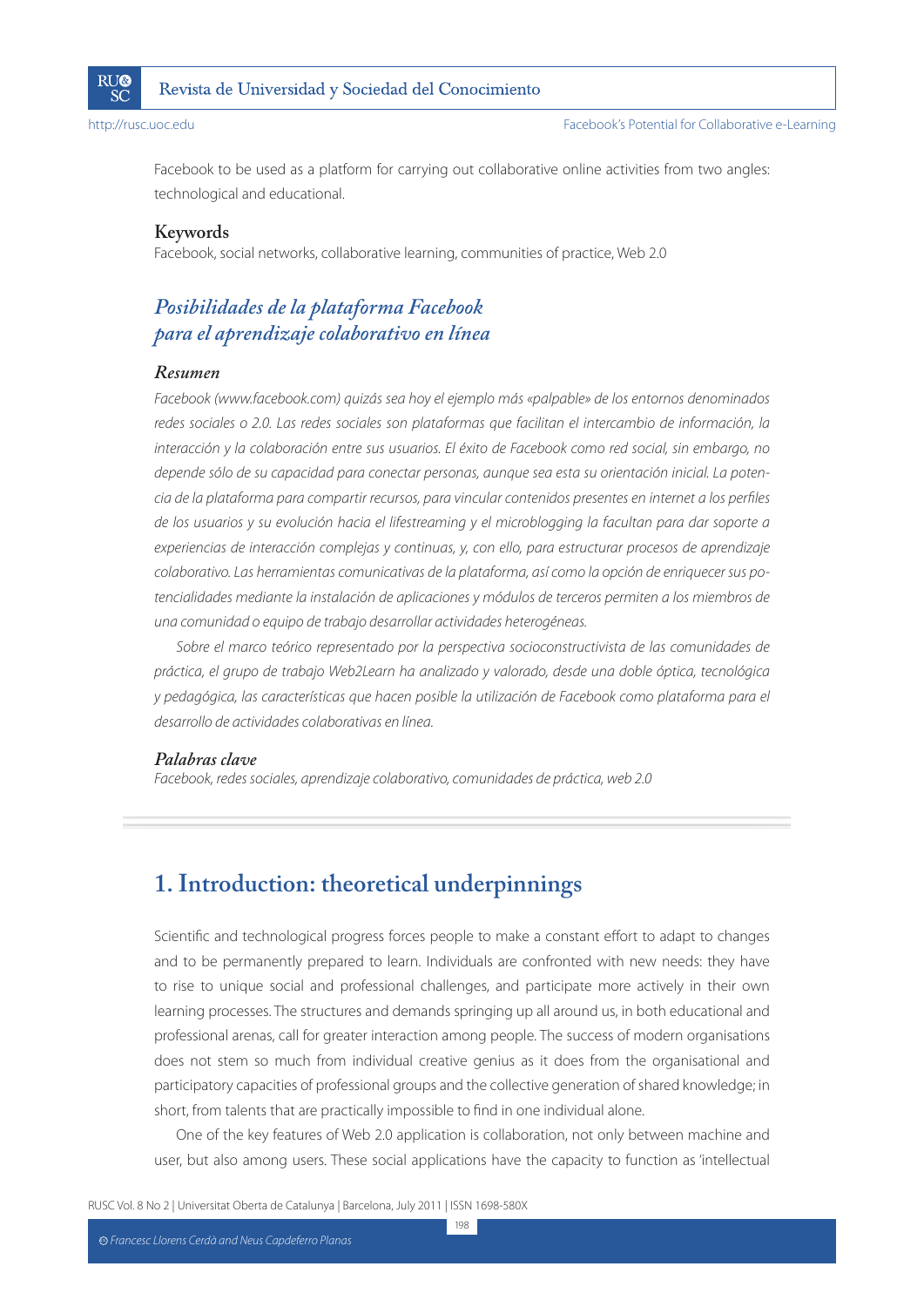**RI**I®

SČ

#### http://rusc.uoc.edu Facebook's Potential for Collaborative e-Learning

partners' to promote critical thinking and facilitate cognitive processing (Voithofer et al., 2007). Text, voice, music, graphics, photos, animation and video are combined to promote users' thinking and creativity when undertaking high-level tasks. They offer a wide range of resources that can be used for problem solving, critical thinking collaboration and so on (Dillenbourg, 1999), in both physical classrooms and virtual learning environments. In addition, Web 2.0 technologies, with their interactivity potential, foster active participation and student-centred learning. Collaboration among students is a defining feature of constructivist classrooms (Jonassen et al., 1993), and Web 2.0 has wide-ranging potential for social interactivity and the promotion of collaboration and collective learning. Virtual communities of students can be organised on the Internet, allowing them to work in small groups to attain shared objectives and to strengthen their commitment to the values inherent to collaborative working. The more or less diverse grouping of students for the purpose of undertaking tasks may favour the creation of 'zones of proximal development' (Vygotsky, 1978) and provide students with opportunities to construct shared meaning for their practices (Dillon, 2004).

Facebook is an example of a Web 2.0 social networking site, which has enormous potential in the field of education despite the fact that it was not designed as an environment for constructing and managing learning experiences. It operates as an open platform, unlike other systems organised around courses or formally structured content. In fact, while Facebook is not a learning environment, either in its underlying concept or the design of its tools, it can serve as a very valuable support for the new social orientations now prevailing in approaches to educational processes. According to Garrison et al. (2005), learning communities represent a fusion between the individual realm (subjective) and the shared realm (objective). In this context, Facebook represents a great opportunity to generate knowledge and inter-group cohesion.

The theoretical and practical underpinnings for considering collaboration processes in virtual environments are now in a phase of expansion. Together with the classic theory of communities of practice, as described by Lave et al. (1990) and Wenger (1998) in the context of 'situated learning', it is necessary to consider the 'learning by doing' concept, the cornerstone of these communities, which may be better suited to the model of interaction and collaboration expressed in social networks. Jyri Engeström (1999) has tried to reconceptualise learning by doing in a paradigm called 'learning by expanding'. For Engeström, the 'community' concept is the central nucleus on which various dynamics converge, be they human (subjects), instrumental (objects and tools) or communicational (rules, division of labour). The result of these dynamics is necessarily a shared, agreed outcome. The structure underlying learning communities therefore implies the production of knowledge and the consideration of 'social knowledge' as an added value rather than the simple sum of many pieces of individual knowledge.

Facebook constructs 'sociality' by means of a strategy that connects users not only with each other, but also with numerous circles of sub-networks, events and groups. It assumes that the production of creative experiences is a social event, which is based on pooling resources and content contributed by people and processed using shared-use tools. In this article, our intention is to focus attention on a particular type of experience – educational – and to present the results of an analysis of the potential and, of course, the limitations of Facebook.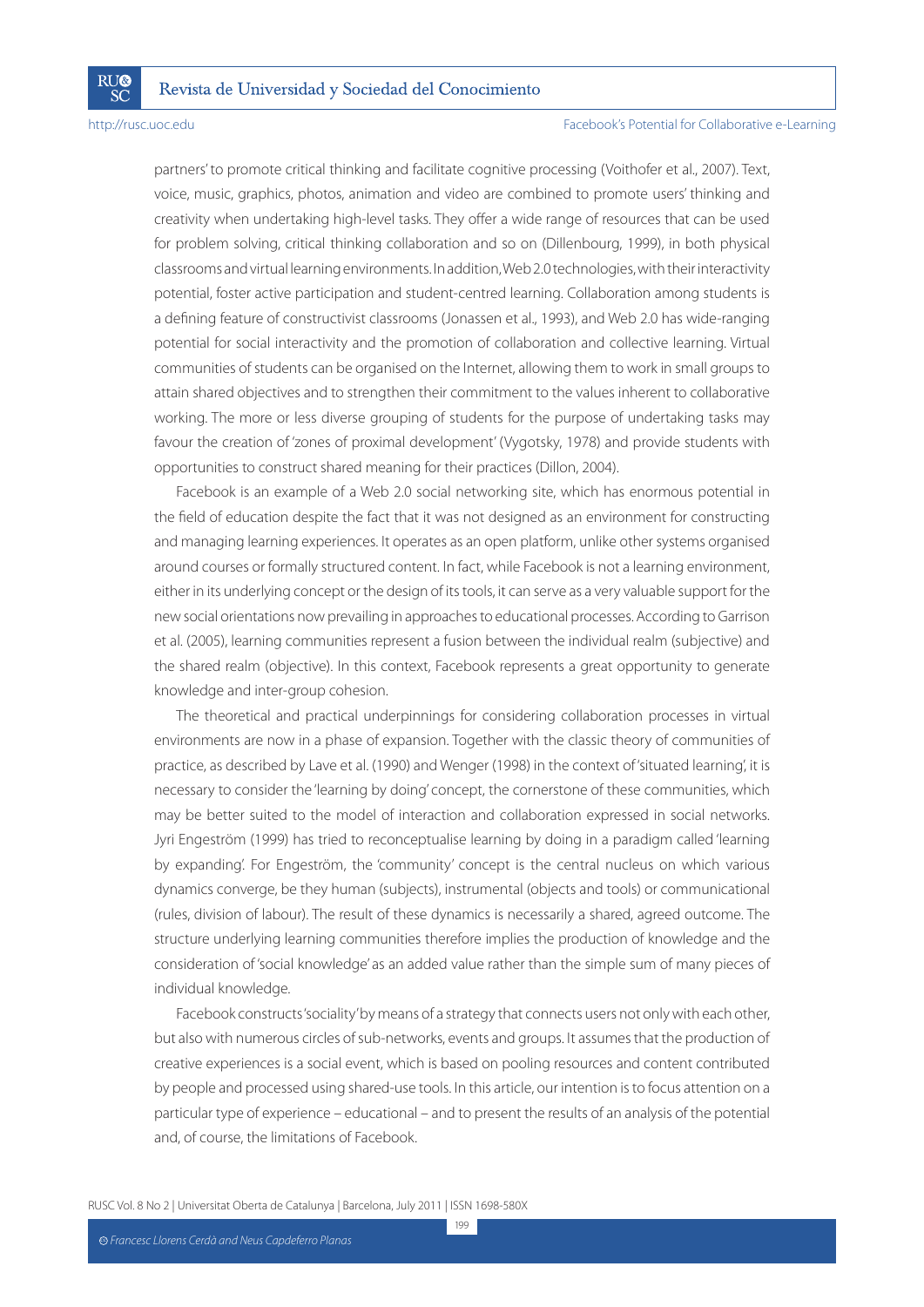

## **2. Work plan: objectives and activities on the platform**

This article describes the work carried out by the Web2Learn<sup>1</sup> group in the second term of 2010, in the context of the master's degree in Education and Information and Communication Technologies (e-Learning) offered by the Open University of Catalonia (UOC). The group undertook a project, the main aim of which was to generate knowledge on Facebook's potential for carrying out collaborative e-learning activities. Web2Learn developed a theoretical design specifying the objectives and activities that had to be carried out, and then implemented them; to do that, it created a private group on Facebook and transferred the process of collaborative working to it.

The online activities carried out, described in relation to the initial objectives set by the group (in italics), were as a follows:

- To stimulate the development of basic technical and social skills in order to participate in the social network in particular, and in contemporary society in general.
	- o Creating individual accounts on Facebook.
	- o Creating a group space (Web2Learn work group) to carry out collaborative activities, and configuring it properly.
- To promote peer-to-peer learning and working.
	- o Individually exploring the features of the environment and pooling the results, making a note of the research results in the space itself.
	- o Proposing strategies, resources and information sources to other members of the group in connection with the educational use of Facebook and its potential as a support for collaborative working.
- To produce knowledge in the very process of collaboration among group members.
	- o Documenting the working process using external applications, for both written and multimedia formats (text, video, presentations, screencasts and mind maps).
	- o Expanding the environment's connectivity through external data storage services (GDocs, Scribd, Box.net), showing the generative and expansive capacity of the network.
- To assess the potential of the chosen environment as a means for collaborative working and to selfassess the group's work.
	- o Elaborating a mind map summarising the research results, the activities carried out and the conclusions drawn by the group.
	- o Performing an assessment of the platform and a self-assessment of the group's work, specifically developing a tool for assessing the collaborative environment and its technological and educational potential.

<sup>1.</sup> The Web2Learn group was formed within the framework of the subject 'Learning based on virtual collaborative activities'. Members were grouped together on the basis of the professional e-learning experience, and the topic of the study emerged from the final activity of the subject, which anticipated carrying out a project for learning and collaborative work in a virtual environment. Besides the authors, the work group included Jaume Solans Cases and José Luis Soler Domínguez, who gave us their permission to use materials and conclusions drawn from the group work.

RUSC Vol. 8 No 2 | Universitat Oberta de Catalunya | Barcelona, July 2011 | ISSN 1698-580X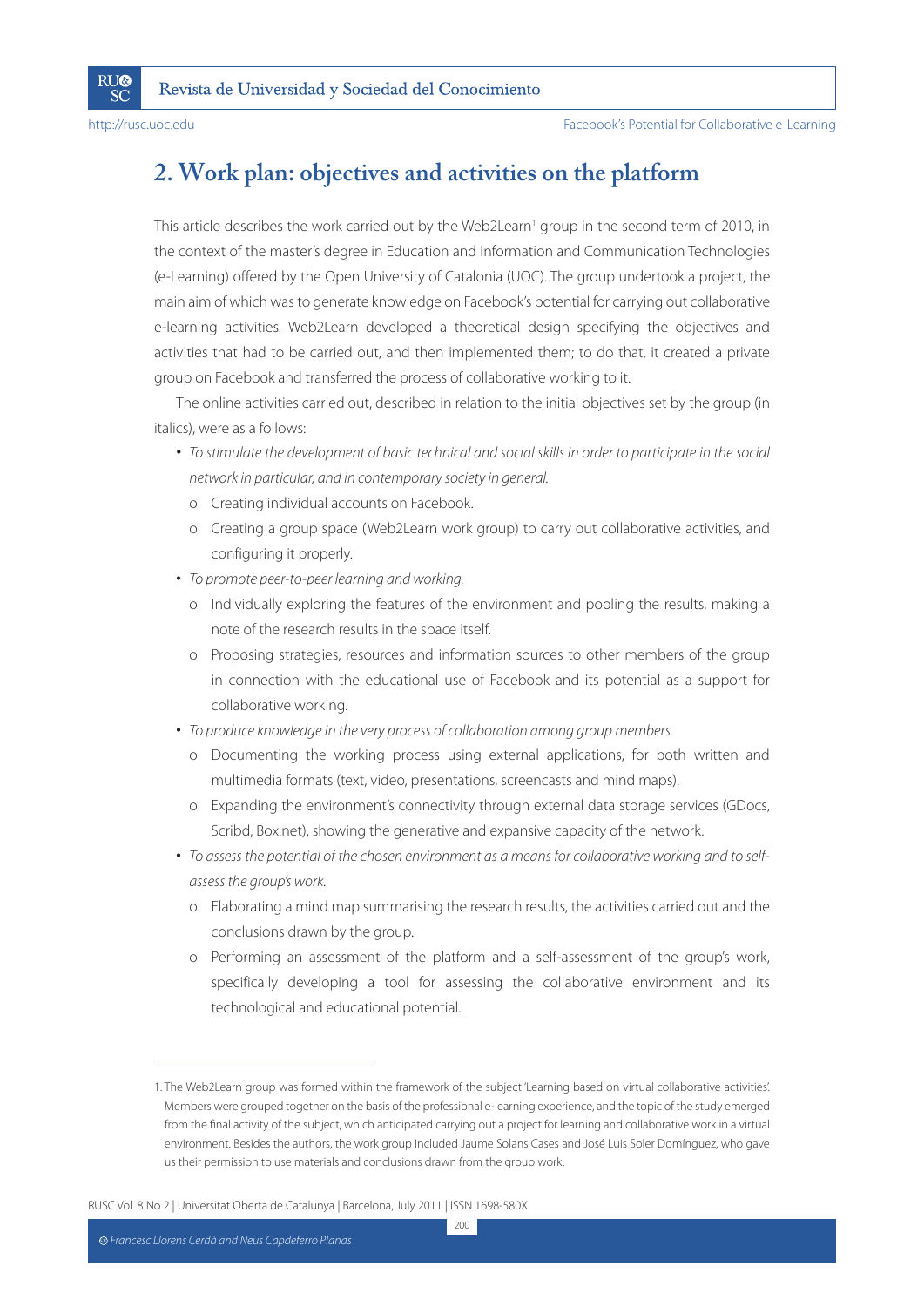**RU®** 

SČ

## **3. Facebook for online collaborative working: strengths and weaknesses**

The process of interaction among individuals is key in the analysis of virtual collaborative environments from a socioculturally-oriented constructivist perspective (Barberà et al., 2008). It is vital to focus on the assessment of the quality of joint activities carried out by participants on certain types of content and tasks, and on the way technological resources mediate, transform and optimise those activities.

We have analysed whether a work group created on Facebook can incorporate the necessary learning resources to carry out collaborative activities in a safe, functional environment that is easy to manage and configure. Our assessment has been split into technological aspects (the platform's native and expansive capacities) and educational aspects (the development of communication and interaction methods suited to learning objectives). The results are described below.

### 3.1. Technological aspects

When Mark Zuckerberg created Facebook in 2004, his objective was to offer the general public a communication model that had initially been developed as an environment for use by students at Harvard University. This environment provided simple tools for students to share news. Today, Facebook has over 500 million registered users; it has become a true paradigm for the development of virtual social relationships and has definitively outstripped Myspace (www.myspace.com), its main competitor, especially in Europe. In the United States, the number of people aged over 65 registered on social networking sites has increased by 53% in the last two years, and Facebook is the out-andout winner, with a total of 7.2 million users (Nielsen, 2009). There is no question whatsoever that social networking is a global phenomenon that is far more than a craze or a fashion. It represents a new way of relating to others, which does not discriminate on grounds of age, gender or culture. Facebook is a paradigm of inclusive interaction.

One of the keys to success of the site is its orientation towards what we could describe as 'extended technological development'. A feature of Facebook is its open architecture. More than one million independent people in 180 countries worldwide collaborate on the development of applications that can be integrated into Facebook to enhance its native functions. Extended technological development not only broadens the technological potential of the site, but also consolidates its expansion and uptake worldwide. Thanks to easy-to-develop application protocols (APIs), programmers and entrepreneurs everywhere can contribute to the creation of modules to meet very different needs. Facebook has become a model of global sociality.

However, one of the best aspects, in our opinion, is the initial simplicity of the platform for new users. From a functional viewpoint, and despite having evolved tremendously since its launch, the environment has not lost sight of the fact that the main objective of virtual communication is to share texts, links, photos and videos. Thus, Facebook's native tools are the ones required to immediately start creating a community of friends that is based on sharing these basic objects.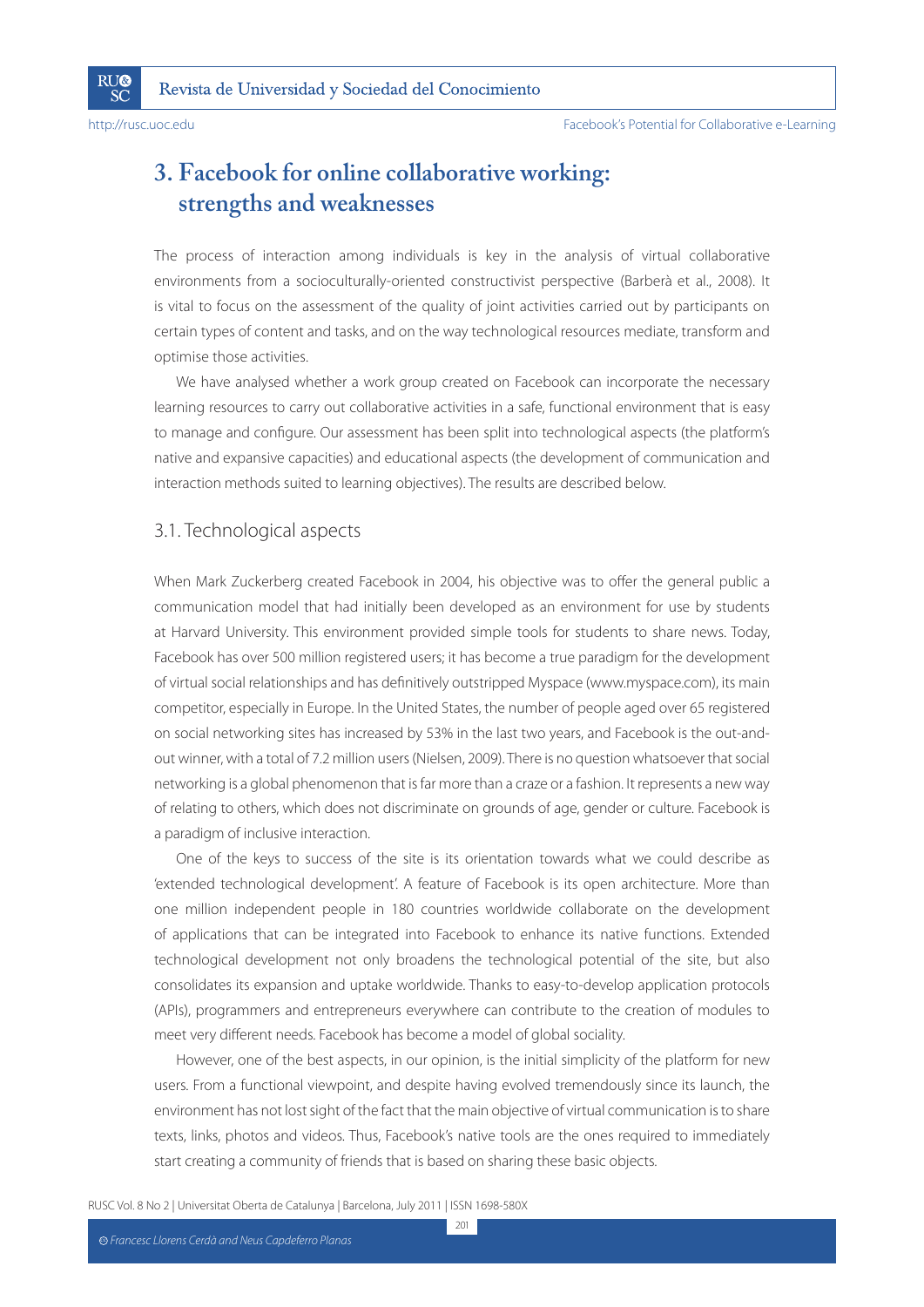

Regarding Facebook groups, the functional unit analysed in our study, the platform initially provides technological support for the following items:

- The group's profile, administered by the group creator/page owner.
- The group's wall for members.
- The group's discussion boards.
- The group's photos.
- The group's videos.
- The group's events.

The various modules all work in more or less the same way. When administrator rights are given to members of a group, any of them can take unrestricted action on any of the sections apart from events, which is reserved for the group creator/page owner. This anomaly does not allow members to interact on a shared calendar, which shows that the collaborative-working philosophy of Facebook is not the same as that of other collaborative-working environments – or at least those that have traditionally been considered as such. Facebook also permits three levels of privacy, classified as open, closed and secret. Everyone on Facebook can view and join open groups. Only members can view closed groups, and joining them is by invitation only. Secret groups cannot be found in searches. For most kinds of task-based collaborative projects, the ideal format is a closed group. Open groups allow interactions to be focused on long-term objectives, and the potential for generating viral knowledge to be increased.

From a technological viewpoint, Facebook's strengths for collaborative working are as follows:

- Simplicity and speed of creating and administering a work group. From his or her private profile, an individual user creates a new work group and invites other participants to join.
- Simplicity of use of native tools. Facebook's basic functions (wall, discussion boards, photos, etc.) are easy to use, accessible, intuitive and visually well-structured. A group can start interacting immediately after it has been created.
- Chat, messaging and image tagging. These functions, which are particular to Web 2.0 environments, are available on the social networking site. However, tagging is only available for images, and the main objective is to tag people in photos. However, there is nothing stopping us from using this function to document graphics, for example.
- A high degree of external connectivity. Due to Facebook's extraordinary expansion, the social presence of brands, advertising and events has compelled many external content supply services to implement Facebook connectivity. Indeed, it is possible to assert that this social networking site is a Web 2.0 product and that its enormous uptake has forced many external services to adapt to the new social philosophy or, in other words, to fit into the Web 2.0 environment.
- Internal expansion capacity. Thanks to the development of the site's own applications and to independent programmers, both users and groups can expand its native capacities by using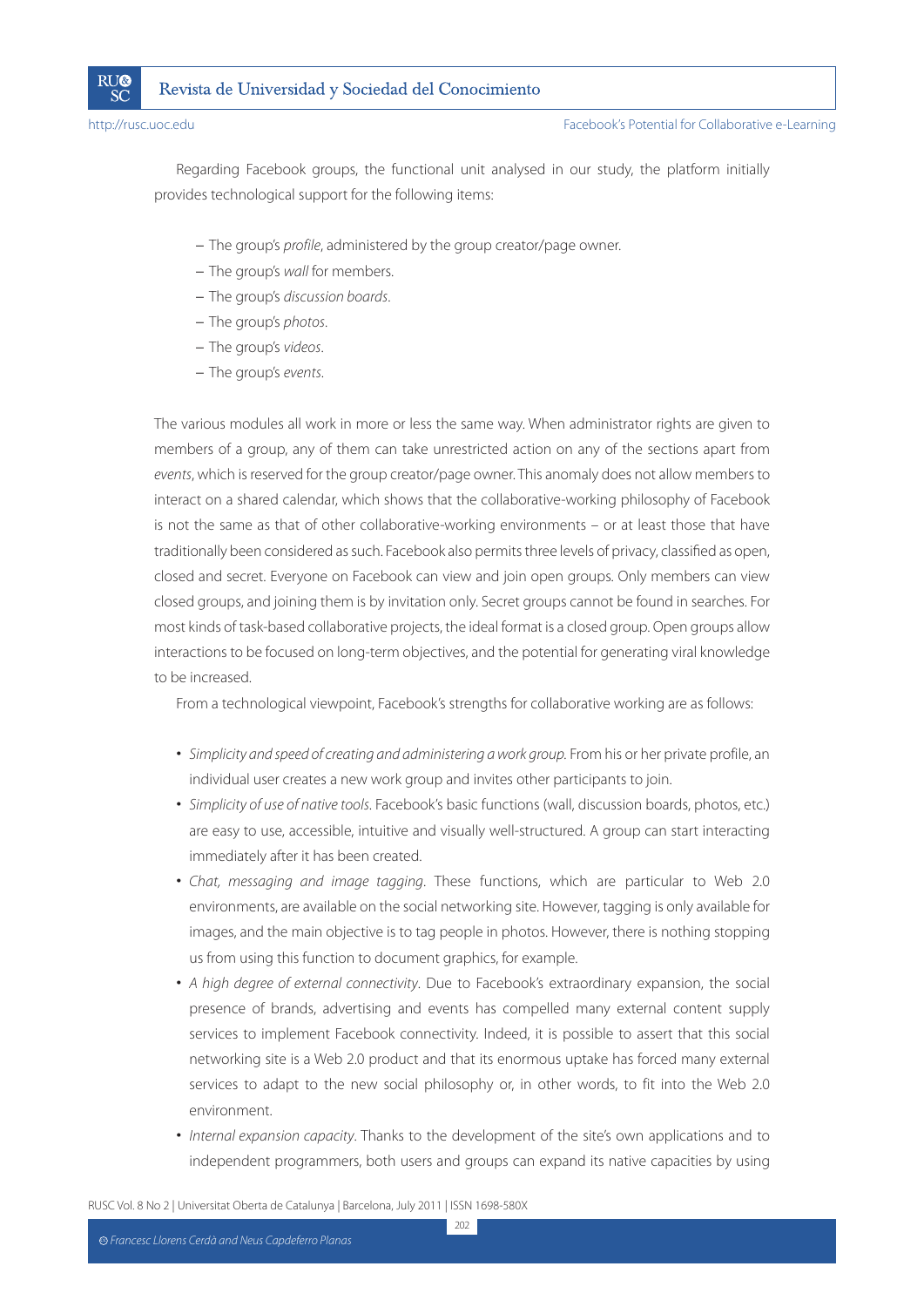

add-on modules. For example, we can install modules for Google Calendar, To-do lists, blog sites, Flickr photos, Slideshare slides, etc.

- Microblogging and lifestreaming features. In each successive redesign of the platform, its adaptability to the 'real-time Web' concept has become apparent. This concept is particular to microblogging services. The rise of other social networking sites aimed at real-time communication, such as Twitter (www.twitter.com), caused Facebook to improve its news feeds (the home page that opens by default for every user), offering faster, more effective refresh and tracking technologies.
- A powerful support for mobile learning. Support for mobile devices and operating systems (iPhone, Android, Maemo, etc.) is one of the platform's most spectacular advances. Since September 2007, when Facebook launched the service, more than 100 million users now access Facebook via mobile devices, and it is a fact that these users are twice as active on the platform as users accessing it via their PCs. This flexibility is an indisputable advantage for developing mobile learning experiences that would not be very – or at all – functional in other environments.

The support features that we have just described demonstrate that what we are witnessing is a platform that is technologically rich, adaptable and expandable, capable of supporting collaborative-working experiences in learning communities. However, in order to issue a more accurate diagnosis, we must also take account of the site's shortcomings in relation to the objectives of our study. When taking an in-depth, critical look at Facebook, we find that there are several elements that tend to hinder the implementation of learning experiences, either because some of the native tools are not well-developed, or because certain tools are quite simply missing. Let's take a look at some of them:

- Presence of 'noise' and distracting elements. When Facebook is used to create a network for group working, certain elements that are justifiable for individual recreational use can become distracting. The environment shows advertising, warnings, suggestions and requests, which are the basis of its interactive richness, but they are also superfluous in teamworking environments.
- The drop-down comments system on walls tends to make it hard to see information. If a user is not a habitual user, the presence of new comments may be overlooked. Likewise, the difference between 'read' and 'unread' items is not easy to see, and is occasionally too spurious.
- Facebook lacks a true system for tagging, filtering, searching and organising information. The speed at which news is produced, and the same speed at which it disappears into older posts, are not compatible *a priori* with the task of undertaking 'storage work', whereby knowledge generated can be classified, saved, and easily and quickly retrieved. Collaborative working on complex projects over long periods of time is demanding with regard to the meta-tagging of documents and requires effective storage, organisation and look-up systems. Despite the fact that Facebook allows photos to be tagged, as already mentioned, this function is not very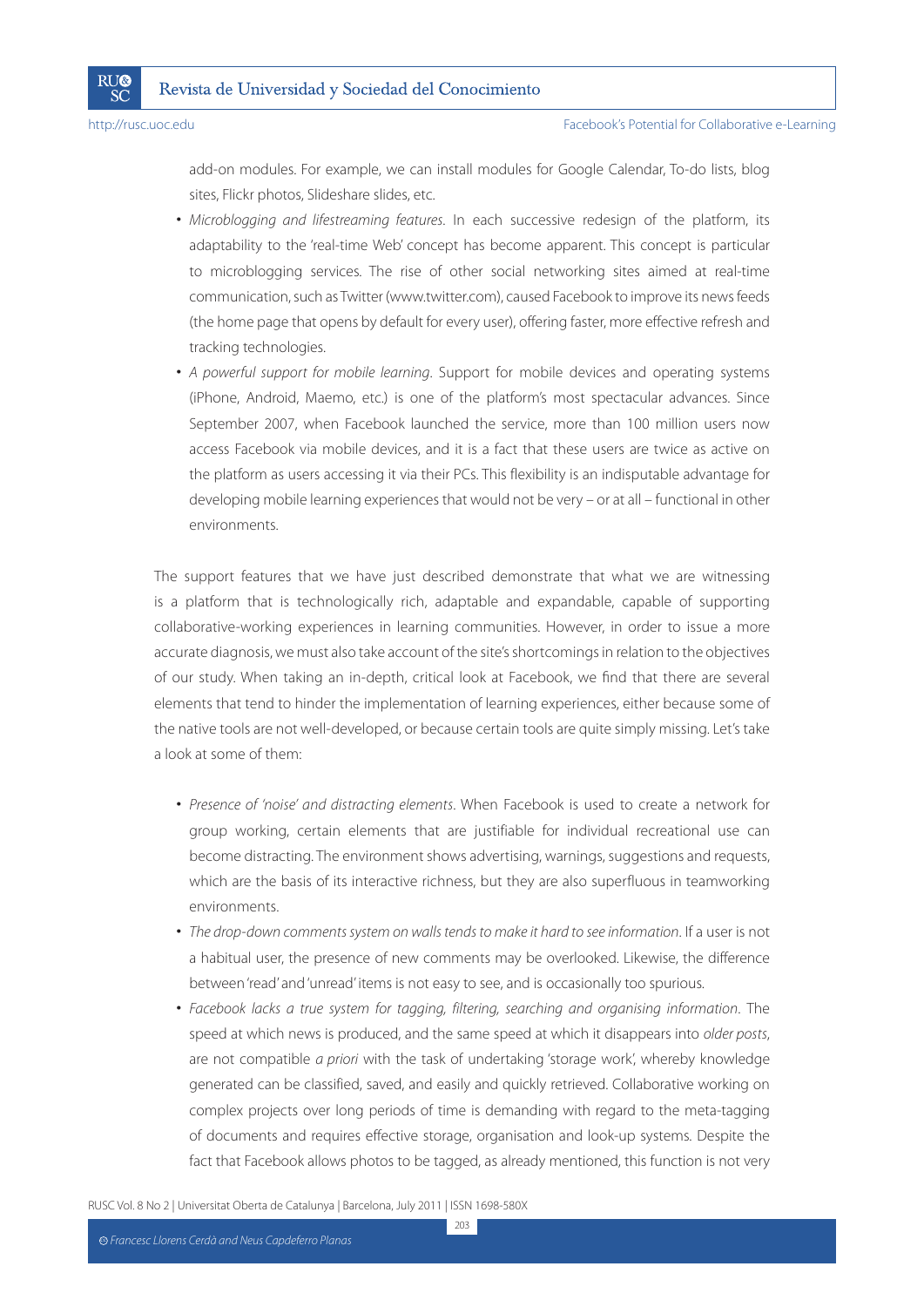

useful for anything other than indicating the one-off presence of elements in them (such as friends' faces), and it does not extend to other types of object.

- Facebook's group discussion boards are too basic. On the one hand, they lack a text editor offering the functions required by a minimally complex presentation of a topic. On the other, they do not allow any type of reply nesting, so, despite their name, they simply become lists of replies to the main topic. Once again, the site lacks a system for organising messages to facilitate searches on them. Trying to locate a message that we know is somewhere can often be very chaotic.
- Facebook lacks functions that are native to environments specifically oriented towards work groups. It does not support file uploads (apart from photos and videos), multi-user file editing, task list creation or task assignment (to members), or monitoring. A truly shared events calendar does not exist, nor does the option (which is desirable under certain circumstances) to control the amount of time users spend working in the group space. It also lacks a good log of actions for individual members of a work team, which would otherwise allow their contributions to the group to be reviewed in an orderly manner, rather than being mixed up with their general contributions to the network.
- There is no way of installing, in one go, an application for a work group. To make an application available to group members, each member needs to install it individually and configure it accordingly. Consequently, the application is available for each user under his or her private profile, and is therefore inappropriate when it comes to separating personal elements from elements shared by the group. The proliferation of applications does not mean that they always work properly, or that they behave in a stable manner. Managing applications requires greater technological competency, which cannot always be taken for granted. The configuration of Facebook applications, especially the really powerful ones, often requires a high level of skill and a prior understanding of what is expected to happen when the application is integrated into the social network.
- Individual members of a group cannot create events. This is the case, even when they are group administrators. In its current state of development, this function is minimally operational because, if a decision is taken for several users to be group administrators, it is only to be expected that they should be able to manage events and the group's calendar.
- Facebook does not natively provide synchronous bidirectional audio and video. While users can leave messages and video recordings, it is not possible to use this channel for bidirectional real-time conversations. It is necessary to resort to installing third-party, browser-dependent plug-ins to implement this functionality. Facebook's native chat is a simple tool and, therefore, is generally too slow.

As can be seen, a fair diagnosis of Facebook's potential for supporting collaborative-learning experiences should take account of the fact that the world's most widespread social networking site works differently depending on the viewpoint: it is not the same from a user-centric perspective as it is from the professional-requirement perspective of a learning or research community. However,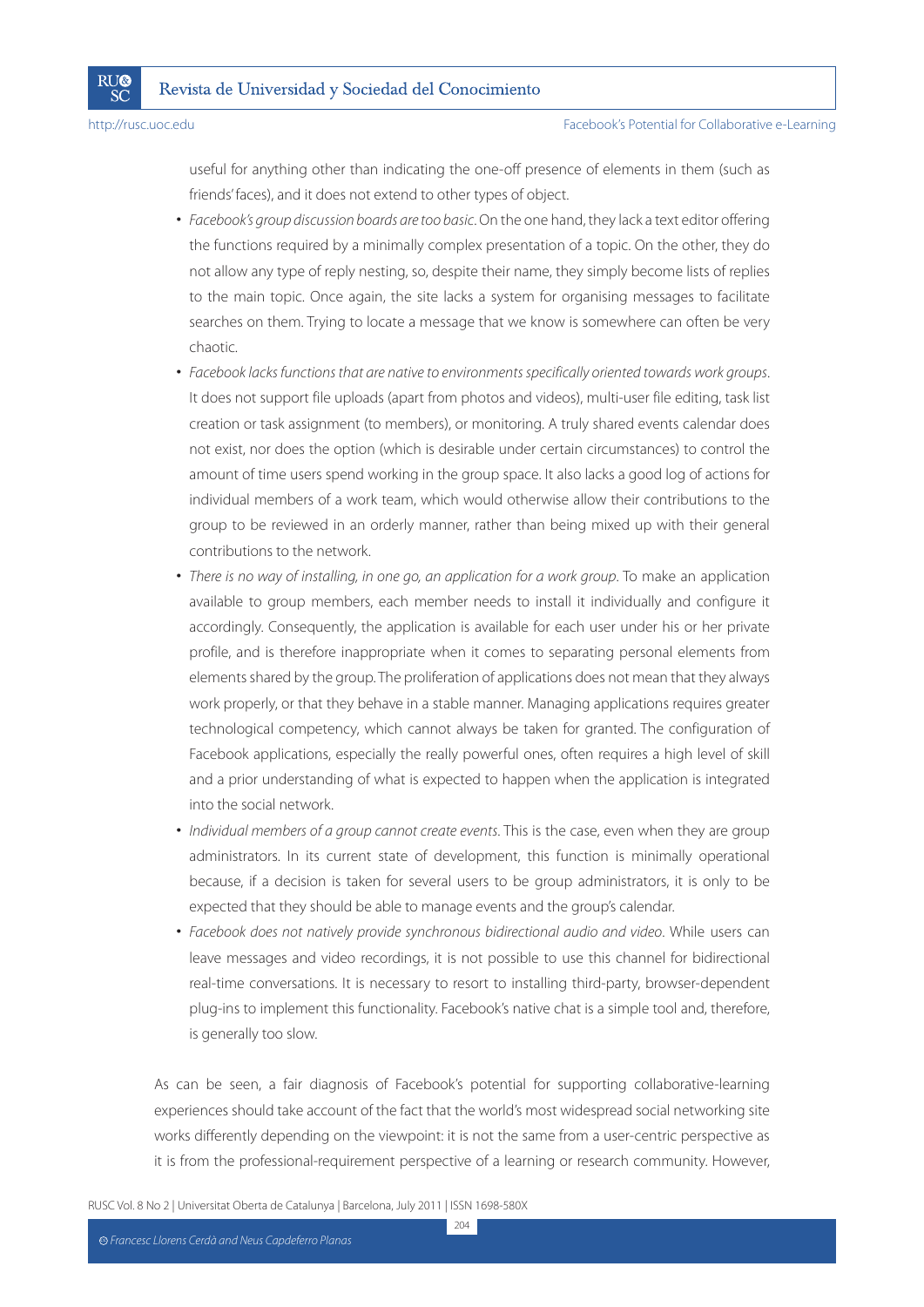#### http://rusc.uoc.edu Facebook's Potential for Collaborative e-Learning

any considerations bearing negatively on the technological features of the site as applied to work groups should not mar a final judgment on it potential, since Facebook was not designed as a groupworking environment, and cannot, therefore, be strictly assessed in the same way as a dedicated platform could. Some of the shortcomings we have highlighted may be irrelevant to the needs of many work teams. Despite the lack of certain features, Facebook is, for these work groups, a great support for their interactions, especially if they are based on discussing and sharing resources, and integrating external content available on the Internet.

### 3.2. Educational aspects

From the viewpoint of group working, Facebook provides a virtual space in which collectives involved in a shared objective can discuss topics, give their opinions, organise events, send information, share ideas and proposals, elaborate content, etc. Thus, a virtual community emerges. However, such virtual communities are not solely limited to sharing texts, photos, links or videos. Rather, a social sense of belonging to a group arises in them (McMillan et al., 1986), thus shaping a social aggregation that emerges from the network itself, since the group holds public discussions that are sufficiently widespread, with enough human feeling, to form networks of personal relationships in cyberspace. When the main motive for the existence of a community switches from simple information sharing to learning and professional development, what we then find is a virtual learning community.

Unlike the classic conception of a virtual community centred a priori on objectives or interests, Facebook is initially user-centric. In other words, it is a social networking site that starts with the user and is configured around him or her, without any precise objective or norms other than the dissemination of his or her own virtual existence. A user is the owner of his or her own space: the profile. He or she has a list of friends/contacts, and everything that he or she does, if he or she so decides, is visible to that list, which creates a thread of dynamic communication with others, giving them the chance to reply. Thus, complex and enriching lines of social interaction are generated. This dissemination mechanism is called 'virality', that is to say, the impact that our actions have on the accounts of others, through news and notifications. Learning and collective intelligence networks can be built in this way, based on communication and on open, shared knowledge. Facebook groups, whose transmission methods are identical to those on individual accounts, become spaces that are independent from the main network of interactions. This allows communication and cooperation processes to be focused on and directed towards the goals and objectives set by group members. Work groups can therefore benefit from the interaction tools available on the social networking site and from its dynamic capacities. Moreover, open groups are subject to virality.

Detailed below are the main aspects of the educational potential that Facebook offers for learning and collaborative working:

• It fosters a virtual community culture and social learning. From a pyschosociological viewpoint, this culture is rooted in values that emerge from the users, who interact in the network on a shared objective or topic, and generate interpersonal links of trust and support, as well as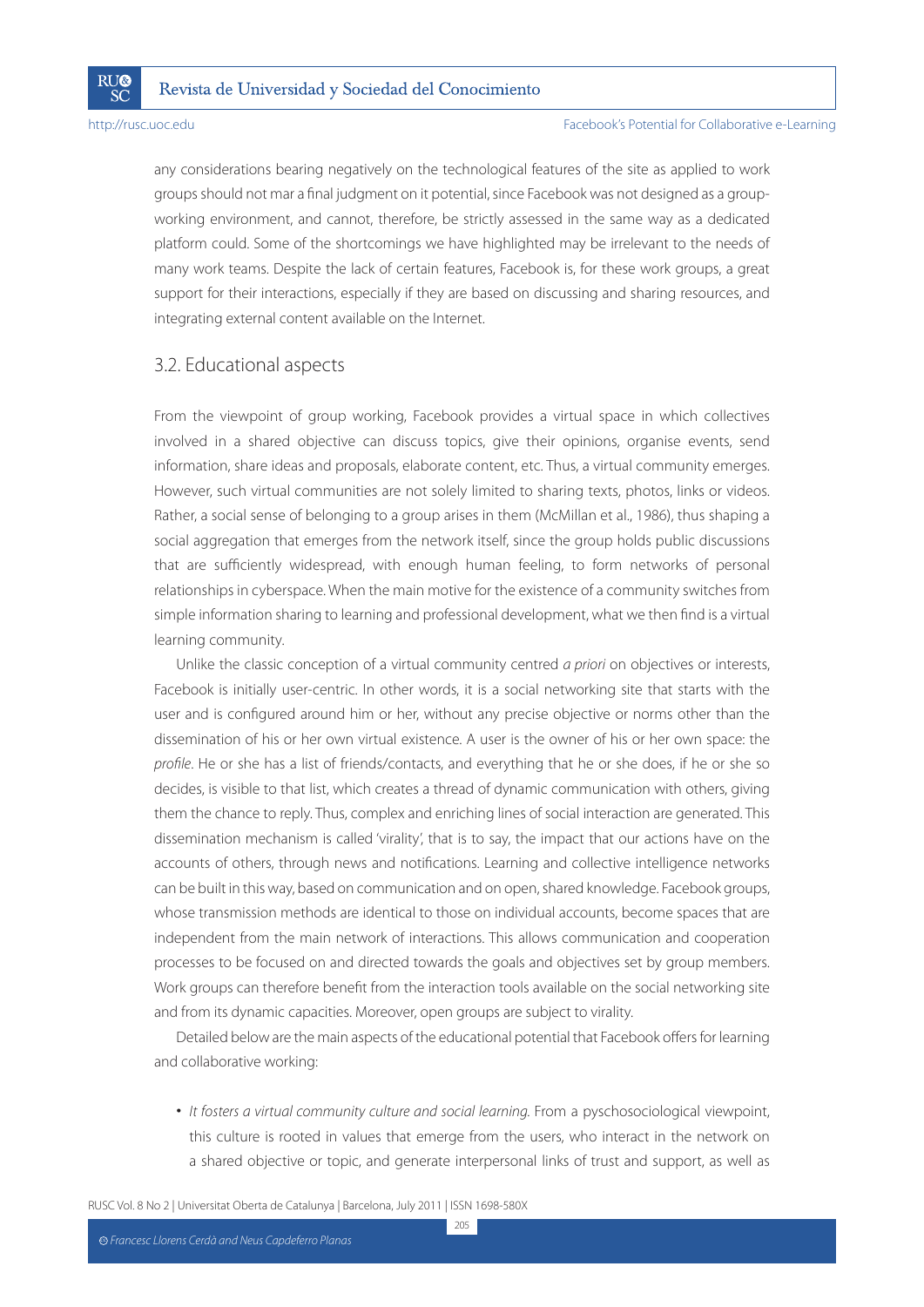feelings of belonging and social identity. Furthermore, the existence of exchange networks and information flows is a significant aspect when it comes to shaping and maintaining a social network. The importance of collaboration should be underscored (Prendes, 2003): the objective is to create a 'shared experience' rather than an 'experience that is shared'. According to Cabero (2003), such online collaborative working is characterised by:

- o A social situation of interaction between groups of not very diverse subjects.
- o The attainment of objectives by (individually and jointly) carrying out tasks.
- o A positive interdependence among the subjects.
- o Cooperative working, which requires participants to have communication skills, symmetrical and reciprocal relationships, and a desire to share the solution to a problem.
- It supports innovative learning approaches. Facebook a suitable platform for promoting informal learning, and it allows individuals to move towards the lifelong-learning ideal, user-managed open learning and collaborative learning. It is a permanent environment in which users can stay in touch after completing an educational action. Informal learning expands the potential to construct knowledge and develop skills. Rounded off with the presence of other teaching figures, such as learning mentors and facilitators, Facebook offers the potential to support lifelong learning. Likewise, it can be of great help for professional refresher training through collaboration among peers. When using a network, users negotiate ideas. They are the centre of learning activities and become active knowledge builders, since the network would otherwise be devoid of meaning. Furthermore, the core nature of interactions requires students to develop the necessary competencies for group working. Facebook allows users to work in groups and create shared experiences, thus promoting collaborative learning.
- It motivates students. Although Facebook is a relatively new tool, it has an extraordinary level of penetration in society. Younger generations are very interested in using these new technologies for sharing information and communicating. Students tend to be more motivated by taking part in a learning environment in which they are the active users, the protagonists. The incorporation of new users may be a factor that encourages students to take part in this environment. In addition, social interaction may provide those with low self-esteem with greater benefit (Ellison et al., 2007). Furthermore, the platform stimulates creativity and makes learning more spontaneous and fun.
- It allows significant content to be presented by means of genuine materials. Groups created on Facebook work on real projects and problems connected, for example, with professional experiences. From these, they are able to access information and work on suitable concepts. According to Jonassen (1999), the objective of learning is to think like any other member of the professional community on the topic in question. The task or problem that needs to be solved collectively is the thread of the to-ing and fro-ing of information transmitted within the social network. This consists of materials from users themselves, such as videos, podcasts, multimedia products, links to documents, Flash files and blog articles. These materials can be integrated into the learning environment by inserting hyperlinks or embedding them as objects. Thus, knowledge is articulated in the 'cogs' of connections.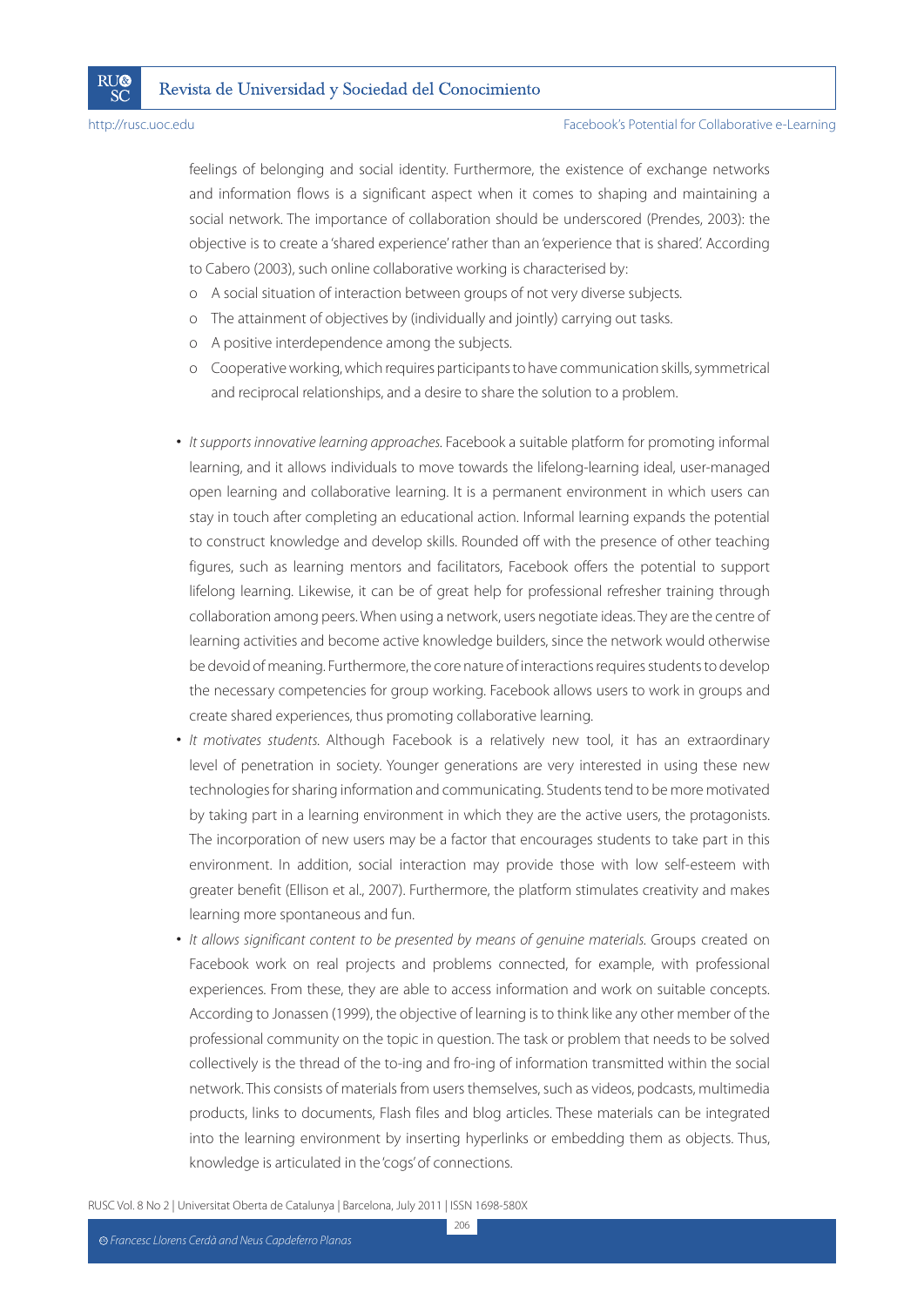**RU®** 

SČ

• Facebook supports synchronous and asynchronous communication. The individual or group wall and discussion boards are examples of asynchronous communication. This provides students with important benefits and promotes critical thinking, allowing them to reflect on concepts for longer, and even encourages shy learners to express their ideas freely (Hara et al., 2000). Facebook also supports synchronous communication, although it does have its limitations, as described in the previous section. It is able to detect which members or friends are online. Thus, a user can initiate a real-time chat with other members. In addition, Facebook sends notifications of everything that is happening in a group by e-mail and feeds. Interaction and communication via this social networking site is really effective and continuous.

### **4. Conclusions**

New frameworks for developing interactions between the actors of learning processes require new ways of gaining an understanding of such processes. Today, these frameworks are of a technological kind, and their prime expression is found in social networking sites, which have already been called 'social operating systems' (Piscitelli et al., 2010). In turn, these interaction models require a revision of classic paradigms of analysis, as well as the development of methodologies leading to the proposal of new knowledge-containing objects – Personal Learning Environments (PLEs), case methods, e-Transfolio (Barberà et al., 2009) and so on. The most recent educational methods (e.g. connectivism) tend to blur the rigid boundaries between formal and informal learning as a consequence of the manifest potential of these new collective knowledge repositories – social networks. As we have shown, their educational potential is extraordinary, and particularly so if a fresh look is taken at the concepts of education and training, and emphasis is placed on the social nature of knowledge construction.

From the viewpoint of its design and the degree of development of its native tools, it could be said that Facebook is not the best option for implementing collaborative-working projects, especially if they have high demands in terms of time control, information organisation and task-management flexibility. However, there is no question whatsoever that 'people are Facebook'. In other words, the spread of the site also brings about a democratisation of access to its resources (and to the thousands of 'essential' applications made compatible with Facebook to survive). This is something worth considering, in many learning experiences, before deciding on other platforms or dedicated systems. Creating an initiative and disseminating it is simple and immediate. Even though Facebook lacks a collaborative-project orientation (which is not its original vocation), the incredibly high uptake of this social networking site, combined with its external connectivity, the exponential enhancement of open projects, the innovative learning approaches it supports and its capacity to foster inclusive learning, makes Facebook an option that is worthy of serious consideration when proposing online collaborative-working experiences.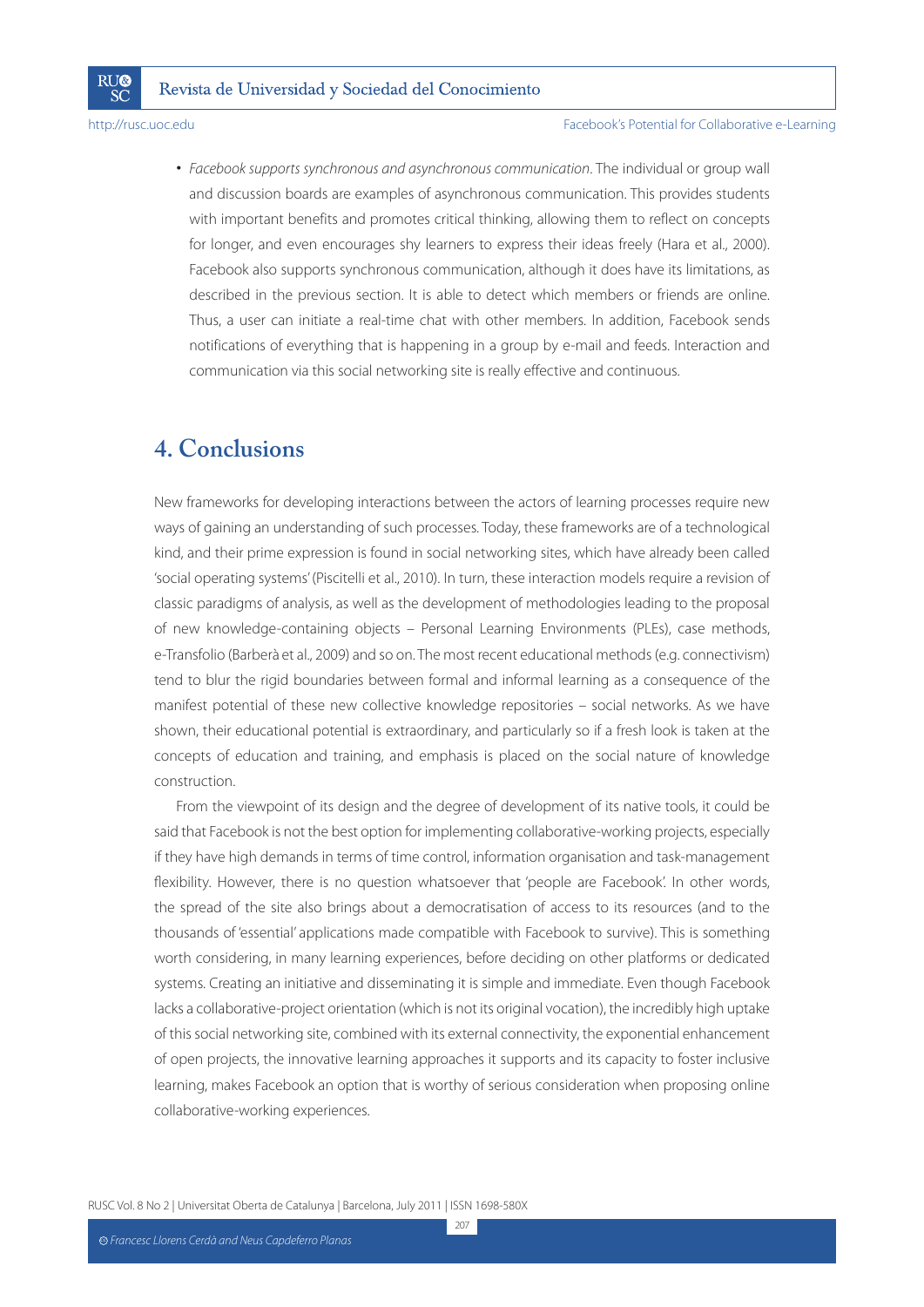**RU®** 

SČ

### **References**

- BARBERÀ, E.; MAURI, T.; ONRUBIA, J. [et al.] (2008). Cómo valorar la calidad de la enseñanza basada en las TIC. Pautas e instrumentos de análisis. Barcelona: Graó.
- BARBERÀ, E.; GUÀRDIA, L.; VALL-LLOVERA, M. (soon to be published). "El e-Transfolio: Diseño tecnopedagógico de un sistema de evaluación de las competencias transversales mediante un portafolio electrónico". In: Actas de las Jornadas Internacionales Docencia, Investigación e Innovación en la Universidad: trabajar con e-portfolio (2009, 23-24 November: Santiago de Compostela). <http://www.redportfolio.org/inicio)>
- CABERO, J. (2003). "Principios pedagógicos, psicológicos y sociológicos del trabajo colaborativo: su proyección en la teleenseñanza". In: F. MARTÍNEZ (comp.). Redes de comunicación en la enseñanza. Las nuevas perspectivas del trabajo corporativo. Barcelona: Paidós.
- DILLENBOURG, P. (1999). "What do you mean by collaborative learning?". In: P. DILLENBOURG (ed.). Collaborative-learning: Cognitive and Computational Approaches. Oxford: Elsevier. Pages 1-19.
- DILLON, P. (2004). "Trajectories and tensions in the theory of information and communication technology in education". British Journal of Educational Studies. Vol. 52, No 2, pages 138-150.
- ELLISON, N. B.; STEINFIELD, C.; LAMPE, C. (2007). "The Benefits of Facebook 'Friends': Social capital and college students' use of online social network sites". Journal of Computer-Mediated Communication. Vol. 12, pages 1143-1168.
- ENGESTRÖM, J (1999). Learning by Expanding. An Activity-Theoretical Approach to Developmental Research.

<http://lchc.ucsd.edu/MCA/Paper/Engestrom/expanding/toc.htm>

GARRISON, D. R.; ANDERSON, T. (2005). El e-learning en el siglo XXI. Barcelona: Octaedro.

- HARA, N.; BONK, C. J.; ANGELI, C. (2000). "Content analysis of online discussion in an applied educational psychology". Instructional Science. Vol. 28, pages 115-152.
- JONASSEN, D. H.; MAYES, J. T.; MCALEESE, R. (1993). "A manifesto for a constructivist approach to technology in higher education". In: T. DUFFY, D. JONASSEN, J. LOWYCK (eds.). Designing constructivist learning environments. Heidelberg, FRG: Springer-Verlag.
- JONASSEN, D. H. (1999). "Designing constructivist learning environments". In: C. M. REIGELUTH (ed.). Instructional Design Theories and Models: A New Paradigm of Instructional Theory. New Jersey: Lawrence Erlbaum Associates. Vol. 2.
- LAVE, J.; WENGER, E. (1990). Situated Learning: Legitimate Peripheral Participation. Cambridge (United Kingdom): Cambridge University Press.
- LIEBERMAN, A. (1986). "Collaborative Research: Working with, not working on…". Educational Leadership. Vol. 43, No 5, pages 29-32.
- MCMILLAN, D. W.; CHAVIS, D. M. (1986). "Sense of community: A definition and theory". Journal of Community Psychology. Vol. 14, No 1, pages 6-23.
- NIELSEN (2009). "Six Million More Seniors Using the Web than Five Years Ago" [blog post]. In: nielsenwire. <http://blog.nielsen.com/nielsenwire/online\_mobile/six-million-more-seniors-using-the-webthan-five-years-ago>

RUSC Vol. 8 No 2 | Universitat Oberta de Catalunya | Barcelona, July 2011 | ISSN 1698-580X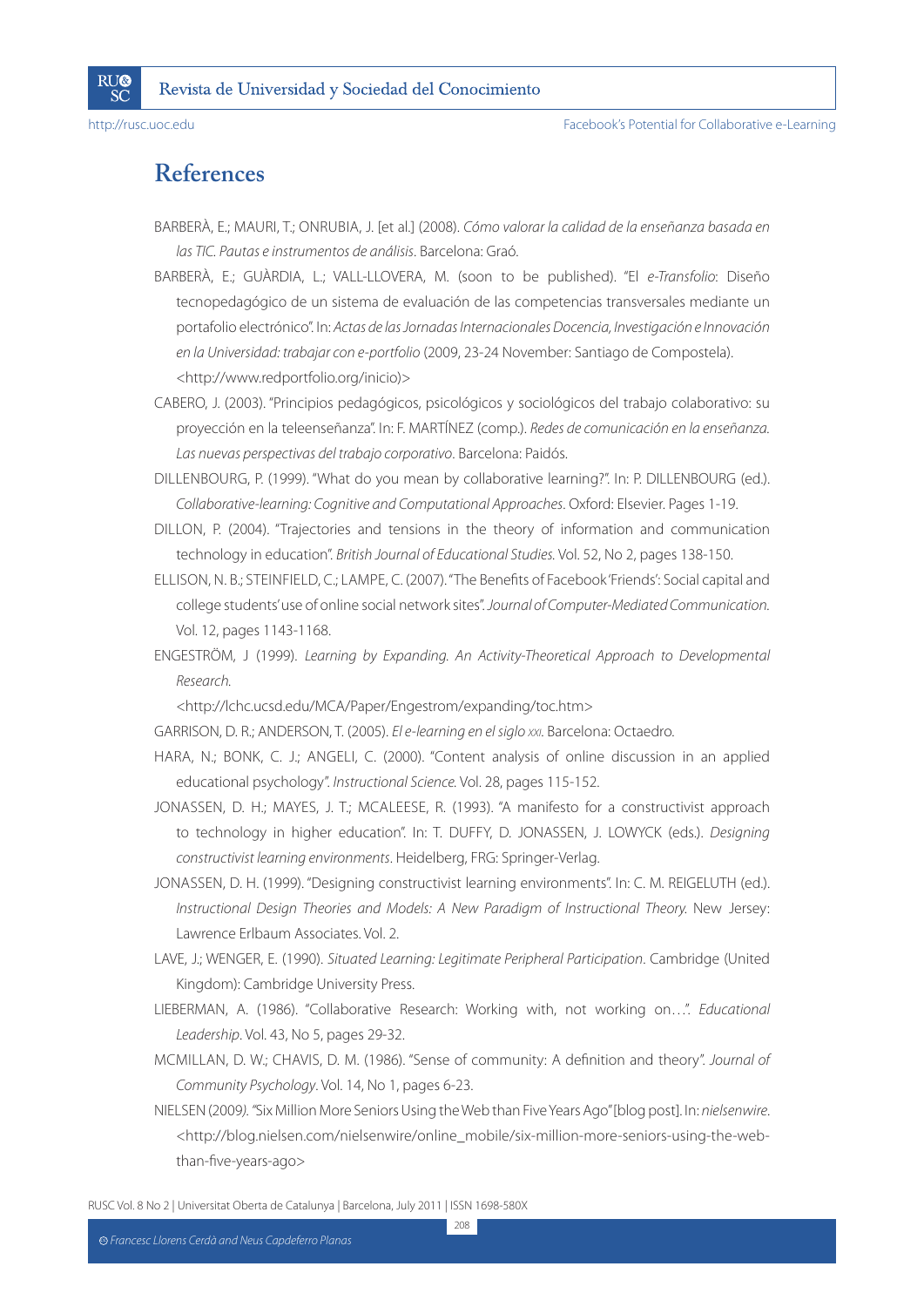

- PISCITELLI, A.; ADAIME, I.; BINDER, I. (2010). El provecto Facebook y la posuniversidad. Barcelona: Ariel-Fundación Telefónica.
- PRENDES, M. P. (2003). "Aprendemos... ¿cooperando o colaborando? Las claves del método". In: F. MARTÍNEZ (coord.). Redes de comunicación en la enseñanza. Barcelona: Paidós.

VYGOTSKY, L. S. (1978). Mind in Society. Cambridge (Massachusetts): Harvard University Press.

VOITHOFER, R. J.; FOLEY, A. 2007. "Digital dissonances: Structuring absences in national discourses on equity and educational technologies". Equity and Excellence in Education. Vol. 40, No 1, pages 14-25.

WENGER, E. (1998). "Communities of Practice. Learning as a social system". In: Systems Thinker. <http://www.co-i-l.com/coil/knowledge-garden/cop/lss.shtml>

### About the Authors

Francesc Llorens Cerdà fllorensc@uoc.edu francescllorens62@gmail.com Lecturer-Consultant, Fundamentals of e-Learning and Educational Design, Open University of Catalonia (UOC)

Lecturer-Consultant in Fundamentals of e-Learning and Educational Design on the master's degree in Education and Information and Communication Technologies (e-Learning) offered by the UOC. Lecturer in Web Design and Educational Multimedia Application Programming on the master's degree in Information and Communication Technologies offered by the University of Alicante (UA). Teacher of Philosophy at IES Dr. Lluís Simarro, Xàtiva, Valencia.

Master's degree in Information and Communication Technologies (e-Learning) awarded by the UOC. Degree in Philosophy and Education Sciences (Philosophy section) awarded by the University of Valencia (UV). Expert in e-learning and programmer of virtual environments and multimedia applications. Author of the book Postecnología. ¿El final del sueño? (Novadors-Edicions, Valencia, 2008). He has published numerous articles on the relationships between information technologies and the knowledge society. He has received several national awards for educational innovation (Santillana, Ministry of Education of the Government of Valencia, Caixa Popular...).

Estudis de Psicologia i Ciències de l'Educació Universitat Oberta de Catalunya Rambla del Poblenou, 156 08018 Barcelona Spain